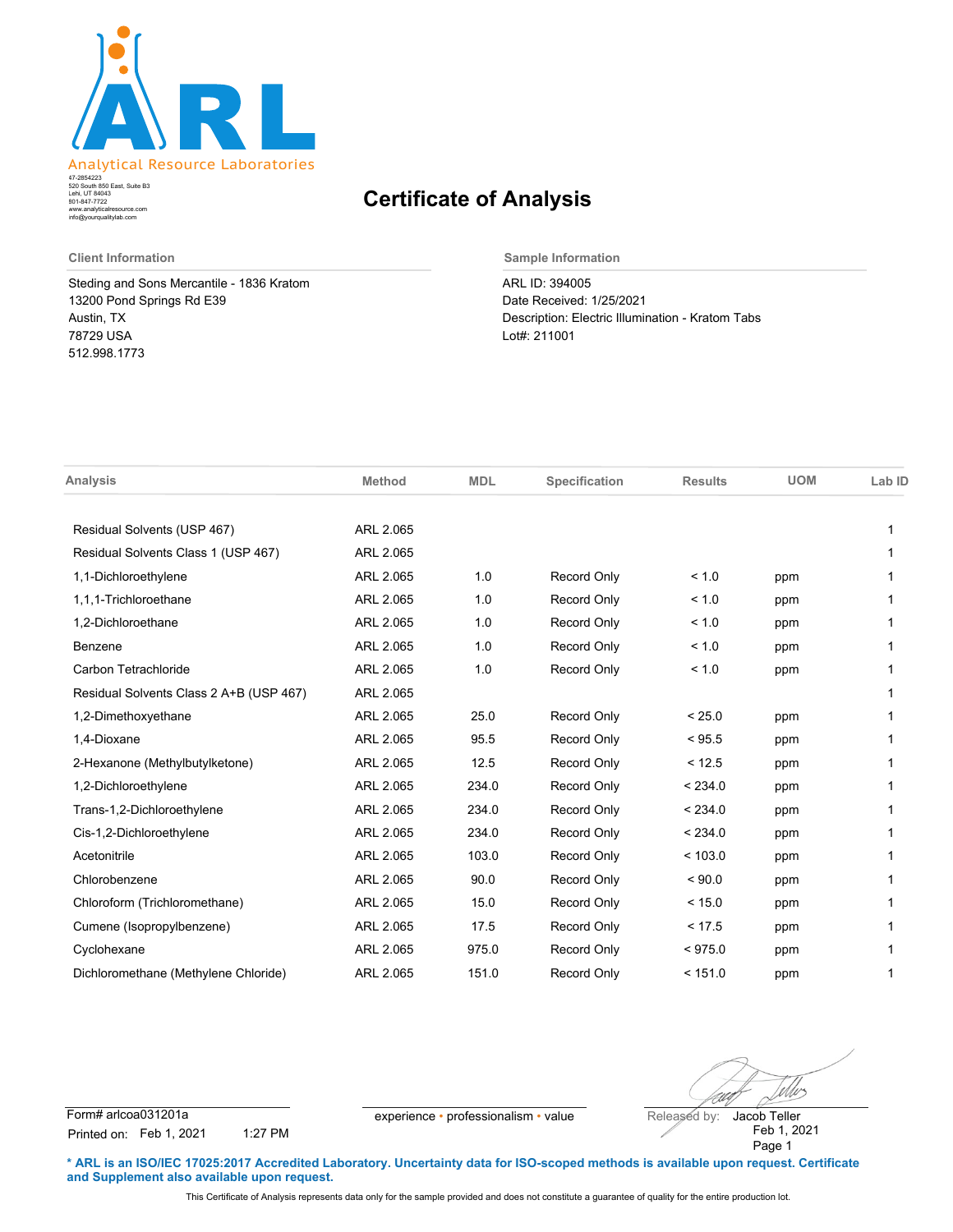

520 South 850 East, Suite B3 Lehi, UT 84043 47-2854223 801-847-7722 www.analyticalresource.com info@yourqualitylab.com

## **Certificate of Analysis**

Steding and Sons Mercantile - 1836 Kratom 13200 Pond Springs Rd E39 Austin, TX 78729 USA 512.998.1773

**Client Information Sample Information**

ARL ID: 394005 Date Received: 1/25/2021 Description: Electric Illumination - Kratom Tabs Lot#: 211001

| <b>Analysis</b>                         | <b>Method</b> | <b>MDL</b> | Specification      | <b>Results</b> | <b>UOM</b> | Lab ID |
|-----------------------------------------|---------------|------------|--------------------|----------------|------------|--------|
| N-Hexane                                | ARL 2.065     | 61.2       | <b>Record Only</b> | < 61.2         | ppm        | 1      |
| Methanol (Class 2)                      | ARL 2.065     | 751.0      | Record Only        | < 751.0        | ppm        |        |
| Methylcyclohexane                       | ARL 2.065     | 296.5      | Record Only        | < 296.5        | ppm        |        |
| Nitromethane                            | ARL 2.065     | 12.5       | <b>Record Only</b> | < 12.5         | ppm        | 1      |
| Pyridine                                | ARL 2.065     | 50.0       | <b>Record Only</b> | < 50.0         | ppm        | 1      |
| Tetrahydrofuran                         | ARL 2.065     | 181.5      | Record Only        | < 181.5        | ppm        | 1      |
| Tetralin                                | ARL 2.065     | 21.0       | <b>Record Only</b> | < 21.0         | ppm        | 1      |
| Trichloroethylene                       | ARL 2.065     | 20.0       | <b>Record Only</b> | < 20.0         | ppm        | 1      |
| Toluene                                 | ARL 2.065     | 223.0      | <b>Record Only</b> | < 223.0        | ppm        | 1      |
| <b>Total Xylenes</b>                    | ARL 2.065     | 750.0      | Record Only        | < 750.0        | ppm        |        |
| Ethylbenzene                            | ARL 2.065     | 750.0      | Record Only        | < 750.0        | ppm        | 1      |
| m,p-Xylene                              | ARL 2.065     | 750.0      | Record Only        | < 750.0        | ppm        | 1      |
| o-Xylene                                | ARL 2.065     | 750.0      | <b>Record Only</b> | < 750.0        | ppm        |        |
| Residual Solvents Class 3 A+B (USP 467) | ARL 2.065     |            |                    |                |            | 1      |
| Loss on Drying                          | 2.004         | 0.1        | <b>Record Only</b> | 2.3            | $\%$       | 1      |
| 1-Butanol                               | ARL 2.065     | 500        | Record Only        | < 500          | ppm        |        |
| 1-Pentanol                              | ARL 2.065     | 500        | Record Only        | < 500          | ppm        | 1      |
| 1-Propanol (n-Propanol)                 | ARL 2.065     | 500        | Record Only        | < 500          | ppm        | 1      |
| 2-Butanol                               | ARL 2.065     | 500        | <b>Record Only</b> | < 500          | ppm        |        |
| 2-Butanone (Methylethyl Ketone)         | ARL 2.065     | 500        | Record Only        | < 500          | ppm        |        |
| 3-Methyl-1-Butanol (Isoamyl Alcohol)    | ARL 2.065     | 500        | <b>Record Only</b> | < 500          | ppm        | 1      |

Mos

Form# arlcoa031201a experience • professionalism • value Released by: Printed on: Feb 1, 2021 1:27 PM

Feb 1, 2021 Page 2 Jacob Teller

**\* ARL is an ISO/IEC 17025:2017 Accredited Laboratory. Uncertainty data for ISO-scoped methods is available upon request. Certificate and Supplement also available upon request.**